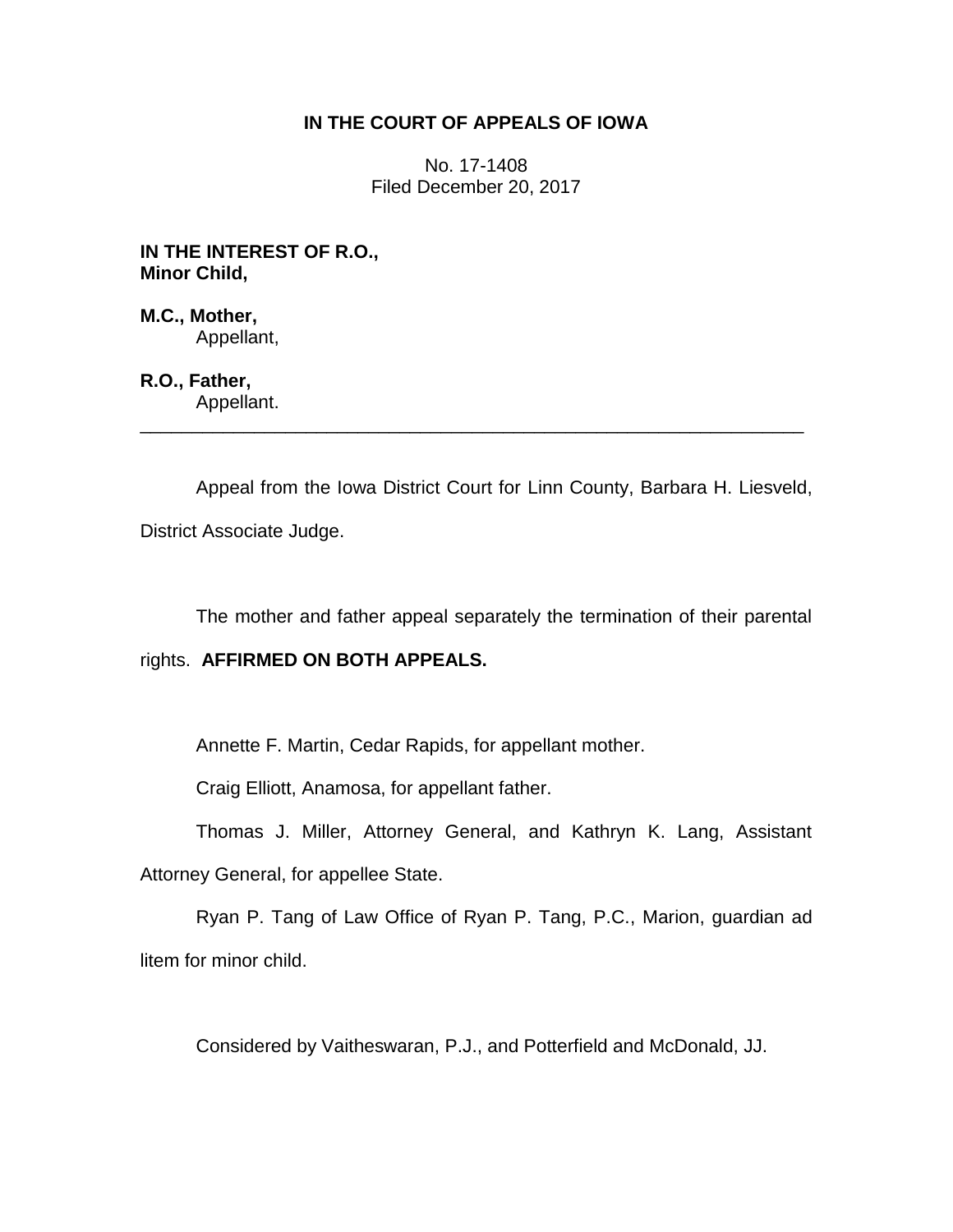#### **POTTERFIELD, Judge.**

The mother and biological father of R.O. appeal the termination of their parental rights to the child.<sup>1</sup> The mother maintains she should have been given additional time to work toward reunification. The father maintains the State failed to make reasonable efforts to reunify R.O. and claims this failure precludes the termination of his parental rights.

### **I. Standard of Review.**

"We review termination of parental rights de novo." *In re T.S.*, 868 N.W.2d 425, 431 (Iowa Ct. App. 2015). "We will uphold an order terminating parental rights where there is clear and convincing evidence of the statutory grounds for termination." *Id.* Evidence is clear and convincing when there is no serious or substantial doubt as to the correctness of the conclusions of law drawn from the evidence." *Id.*

#### **II. Mother's Appeal.**

 $\overline{a}$ 

### **A. Background Facts and Proceedings.**

At the time R.O. was born, in the spring of 2013, the Iowa Department of Human Services (DHS) was already involved with the mother and her other children<sup>2</sup> due to the mother's ongoing issues with methamphetamine and her mental health. R.O. was born with marijuana in his system, and he was removed from the mother's care within a few days of his birth. He remained out of the

<sup>&</sup>lt;sup>1</sup> The parental rights of R.O.'s legal father were also terminated. He does not appeal.

 $2$  The mother has three other minor children who were adjudicated children in need of assistance (CINA). Two of the mother's children were in the care of their father and her third child resided with a family friend. The mother's rights to her other children were not terminated.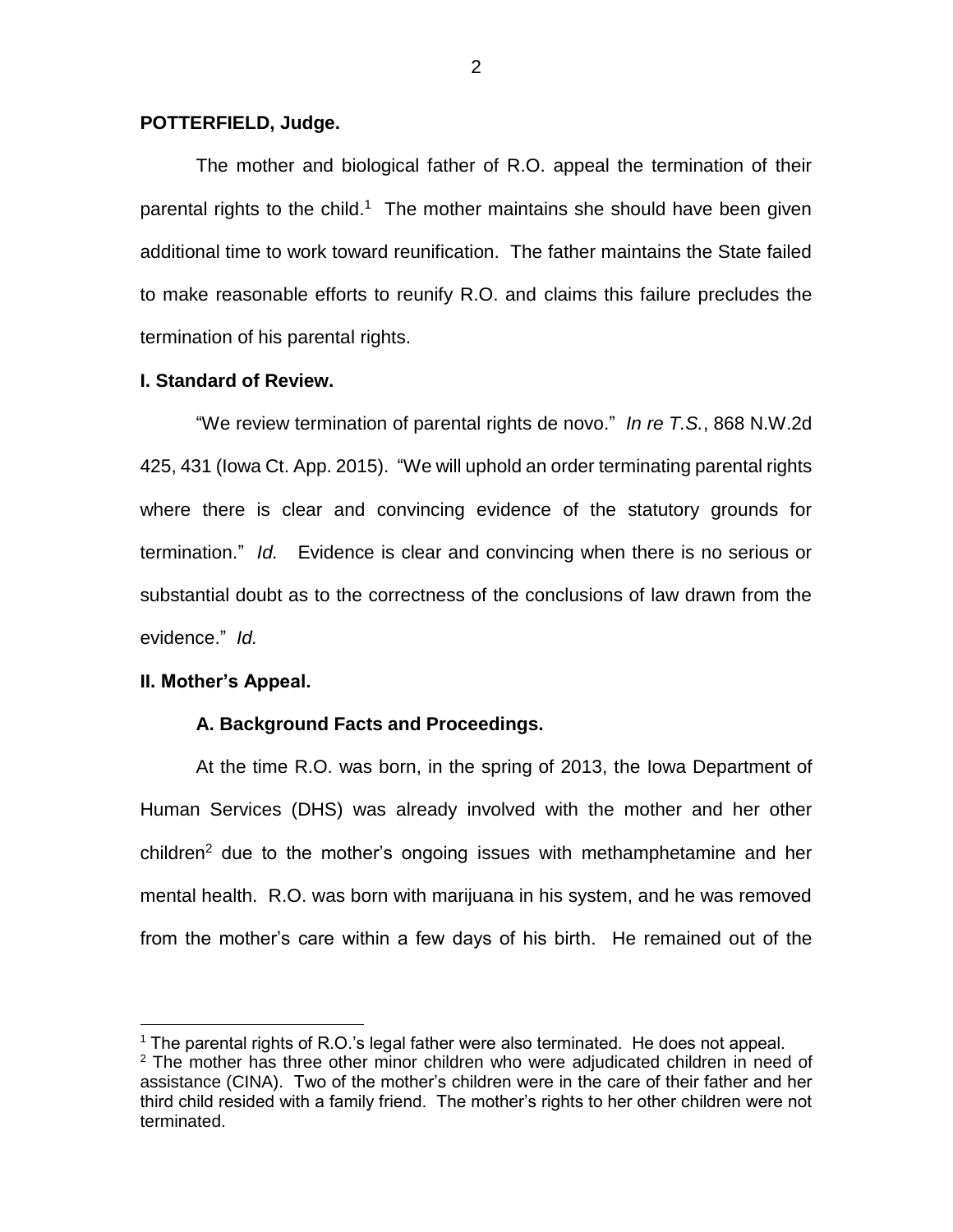mother's care until September 2013. Even after his return, the CINA proceedings continued until they were ultimately closed in October 2014.

The present case began in September 2015, after the mother was arrested for possession of methamphetamine. R.O. remained in the mother's care until November, when she went to jail. The removal was short-lived, and R.O. was returned to the mother's care when she was released—after approximately one week.

R.O. was removed from the mother's care for a third time—the second during these proceedings—in January 2016. The mother had been arrested again and was unavailable to parent R.O. Additionally, she had other pending criminal matters to deal with.

DHS attempted a trial home placement with R.O. and the mother in March 2016, but the mother relapsed on methamphetamine within a few days. The mother also had a relapse in November 2016 and February 2017.

At the time of the termination hearing in May 2017, the mother was forty years old and had a twenty-two-year history of using methamphetamine. According to her testimony, her longest period of sobriety during that twenty-two years was two or two-and-a-half years.

The hearing took place over two days—May 15 and 19. The mother was released from jail between the first and second days of hearing; she had been incarcerated in March 2017 following a probation violation. She remained on probation.

The mother testified that she had a "breakthrough" in February 2017 and was now addressing issues that she had never addressed before, such as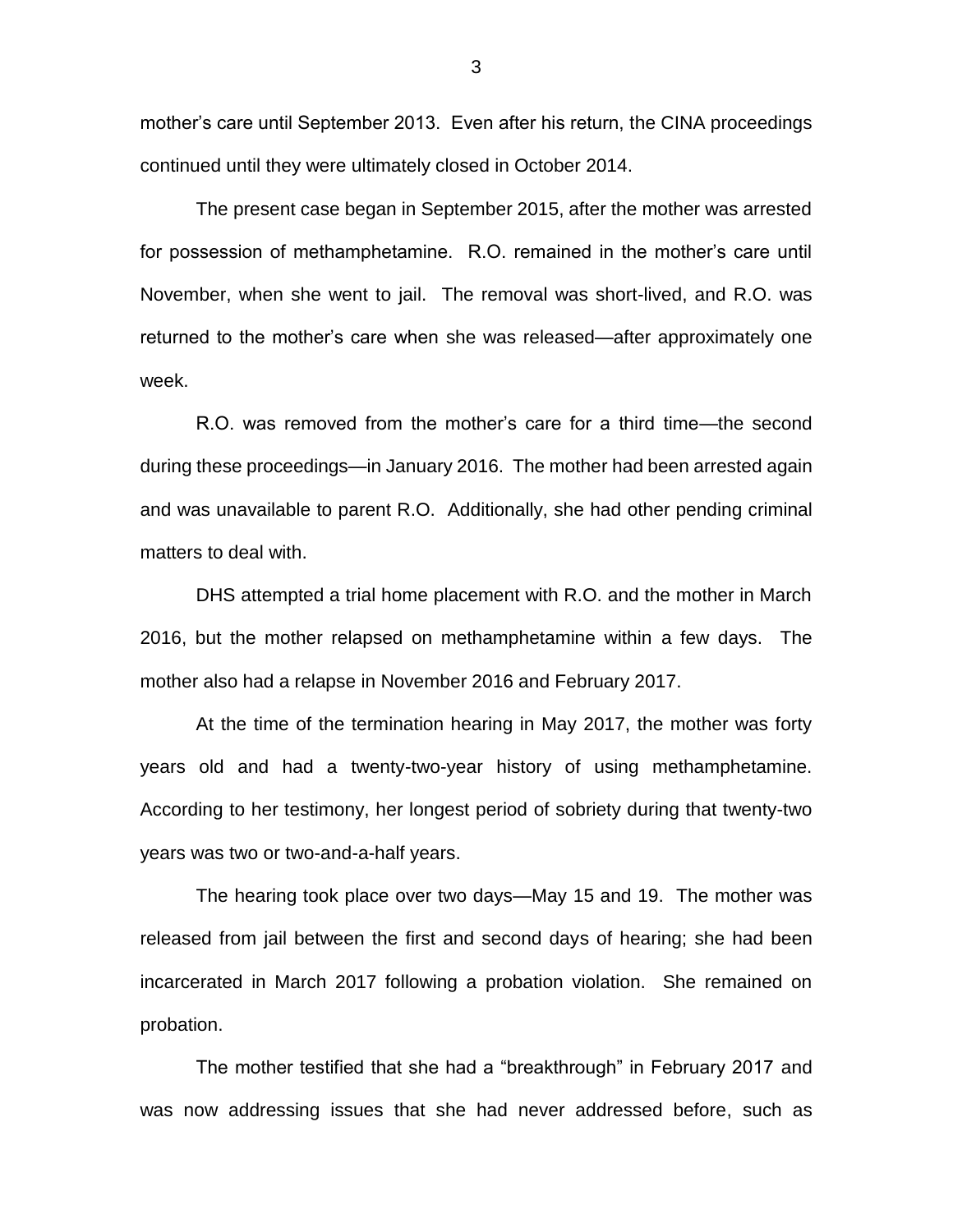underlying trauma and how it had affected her decisions. She was also able to verbalize how her drug abuse affected her children. She testified she believed that her sobriety would last this time. The mother's therapist testified she had seen a change in the mother since February and agreed the mother was more committed to sobriety than she had been earlier in their relationship.

At the hearing, the mother agreed she needed to "continue to address [her] mental health and [her] sobriety issues" to have R.O. returned to her care. The mother was asked, "How long—how much time do you reasonably think it would be before [R.O.] could safely be returned to your care before we saw that, before the department saw that this is a real thing?" She responded, "I'm in agreement with what [the social worker] testified to as July is reasonable, the end of July."

The court terminated the mother's parental rights to R.O. pursuant to Iowa Code section 232.116(1)(f) (2017). The mother appeals.

#### **B. Legal Grounds.**

The mother argues she "should have been allowed more time to demonstrate that the therapy she finally received . . . has helped her understand her addiction and mental-health issues and that she now has the coping skills to maintain her sobriety and care for her children." The court may order an additional six-month period to work toward reunification only if the court makes "the determination that the need for removal of the child from the child's home will no longer exist at the end of the additional six-month period." Iowa Code  $\S$  232.104(2)(b).

While the mother maintains this time is different, she has been dealing with her addiction to methamphetamine for over half of her life. She has maintained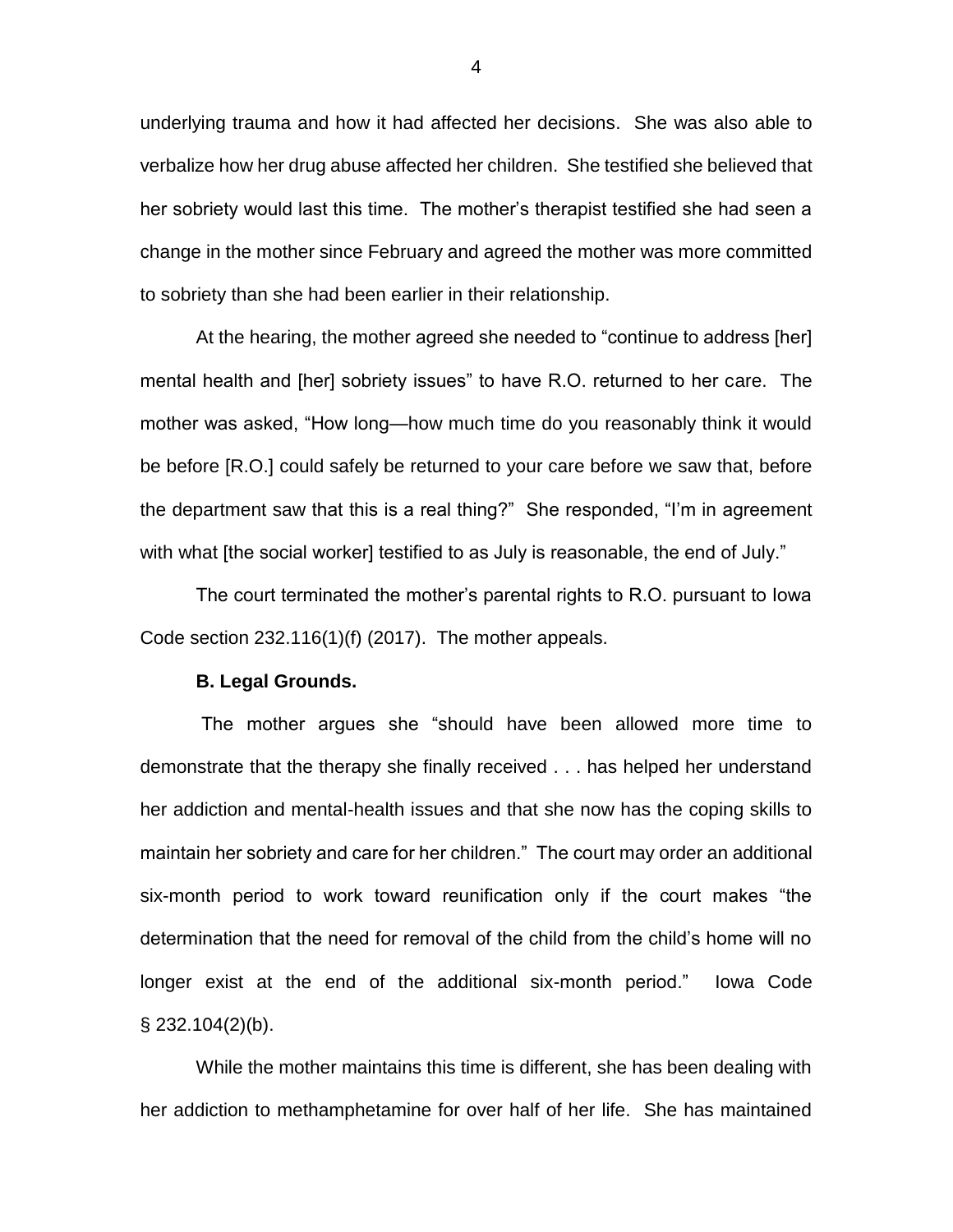relatively short periods of sobriety before—at most, two-and-a-half years—but thus far has always returned to using the drug. Throughout these proceedings, the mother had at least three relapses. Although she had maintained sobriety for slightly more than three months at the time of the termination hearing, she was incarcerated during approximately two of those months. Additionally, the mother's most recent relapse occurred after the petition to terminate her parental rights had been filed. We hope the mother really has turned the corner in her battle with her addiction, but we "look skeptically at 'last-minute' attempts to address longstanding issues, finding them inadequate to preclude termination of parental rights." *In re A.D.*, No. 15-1508, 2016 WL 902953, at \*2 (Iowa Ct. App. Mar. 9, 2016). Based on the mother's long-term history of drug addiction, we cannot say the need for R.O.'s removal would no longer exist if she was given additional time to work toward reunification.

The child has been removed from the mother's care a number of times since his birth. He has stayed with a number of foster families, forcing him to depend on a number of different individuals for his care and comfort. At the time of the termination hearing, R.O. had been living with his current foster family for approximately nine months, and the foster parents wanted to adopt R.O. They were committed to providing R.O. with security and stability and indicated their willingness to continue a relationship between R.O. and his siblings. This is in R.O.'s best interests. *See In re C.B.*, 611 N.W.2d 489, 495 (Iowa 2000) ("Insight for the determination of the child's long-range best interests can be gleaned from 'evidence of the parent's past performance for that performance may be indicative

5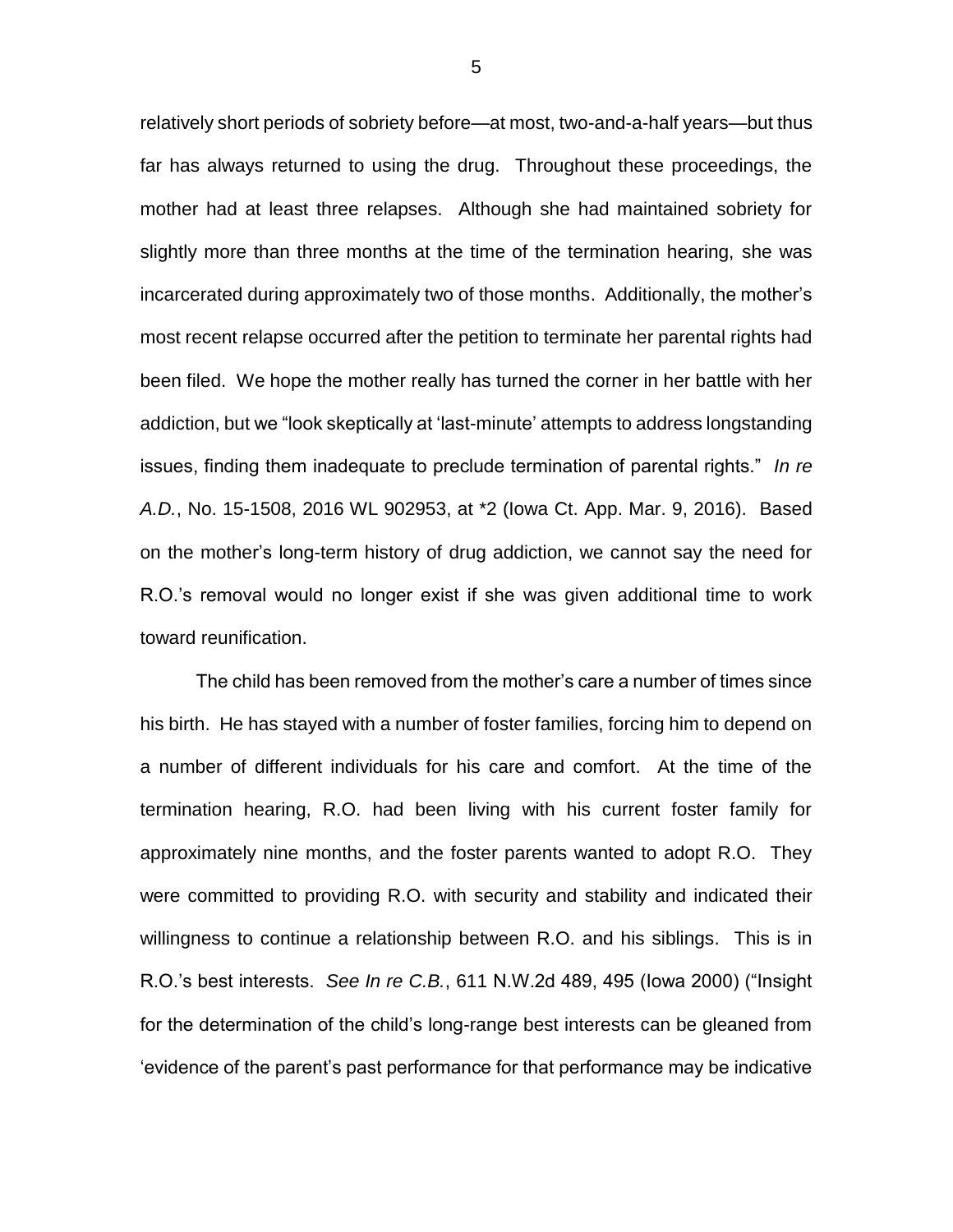of the quality of the future care that parent is capable of providing.'" (citation omitted)).

We affirm the termination of the mother's parental rights.

### **II. Father's Appeal.**

### **A. Background Facts and Proceedings.**

R.O.'s biological father was imprisoned in January 2015 and remained there until February 2016—a number of months into the pendency of the present action. The father requested visits with R.O. after his release from prison to a half-way house; those visits did not begin for approximately one month.

The father and R.O. visited regularly throughout the time he remained in the halfway house, but after his release in July 2016, the father began confirming and attending visits less frequently. According to the father's testimony, he relapsed on methamphetamine in July and September. As a result, his parole was revoked, and the father was sent back to prison in October.

In January 2017, after the court ordered the State to file the petition to terminate the father's parental rights, the father asked DHS to facilitate visits between him and R.O. at the prison. DHS denied the request, and a court hearing was held on the matter. The court denied the father's request for visitation in prison, stating:

The court notes that the permanency goal in this case has never been reunification with the father. The parents are not married. There are no district court custodial orders between the parents and the current permanency goal pending is return home to mother. Although Anamosa Penitentiary has a family visitation area and protocols in place for visits to occur and the distance from Cedar Rapids to Anamosa is not onerous for a child [R.O.'s] age based upon the record, the court finds that substantial evidence exists to believe that reasonable visitation or supervised visitation between

6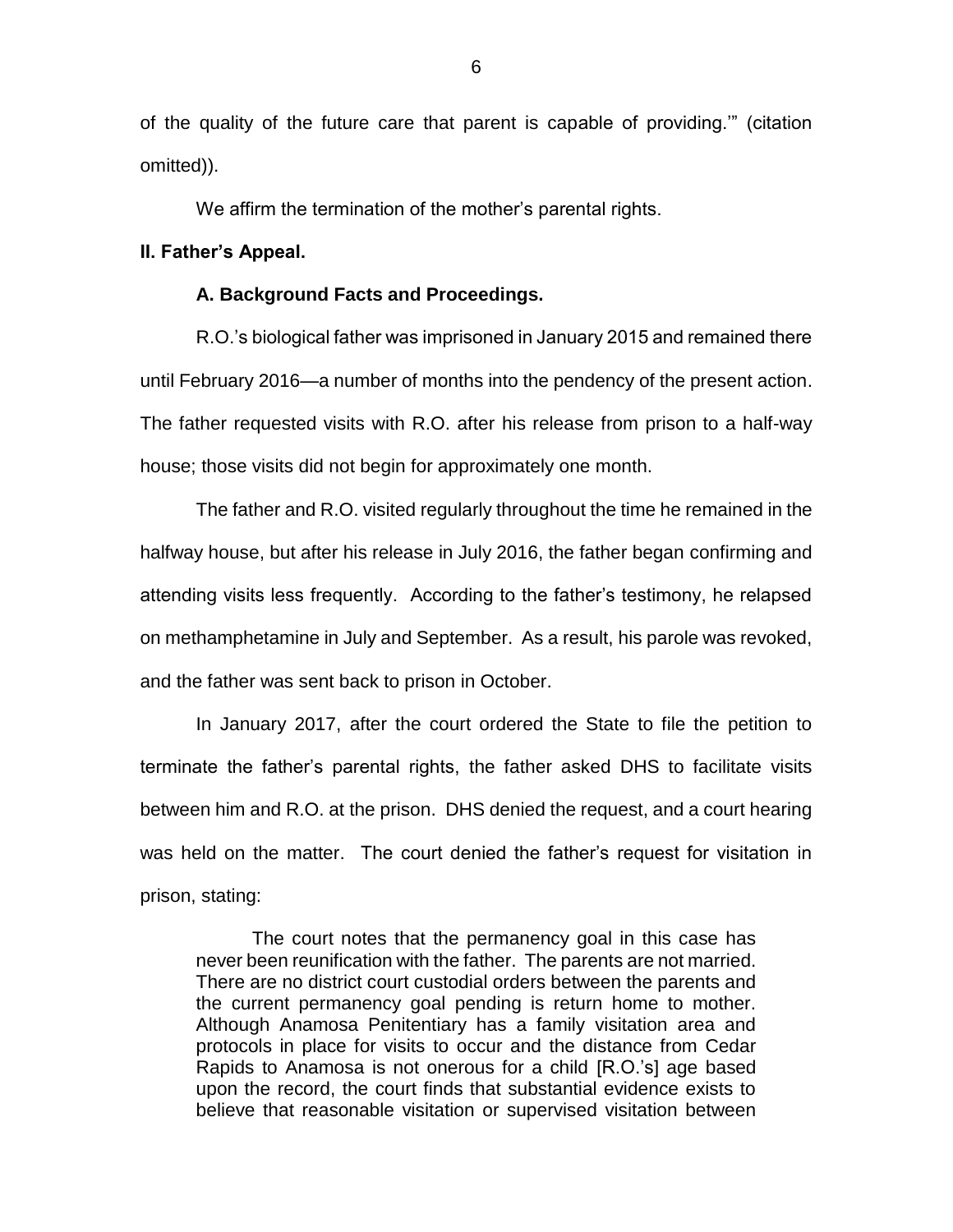[R.O.] and his father at the Anamosa Penitentiary would cause an imminent risk to the child's life or health herein.

The father participated in the termination hearing by way of phone, from prison. He testified that he anticipated discharging his sentence in March 2018.

Following the termination hearing, the court terminated the father's parental rights pursuant to Iowa Code section 232.116(1)(f). The father appeals.

# **B. Legal Grounds.**

The father maintains the State failed to make reasonable efforts to reunify him with R.O. Specifically, he focuses on the month-long delay between his February 2016 prison release and the beginning of visits and the refusal to provide him in-prison visits after his January 2017 request. $3$ 

The State must make reasonable efforts to reunify a parent and a child, even when the parent is incarcerated. *See In re S.J.*, 620 N.W.2d 522, 524–25 (Iowa Ct. App. 2000). "The services required to be supplied an incarcerated parent, as with any other parent, are only those that are reasonable under the circumstances." *Id.* at 525. In determining what is reasonable, we consider:

the age of the children, the bonding the children have or do not have with their parent, including any existing clinical or other recommendations concerning visitation, the nature of parenting deficiencies, the physical location of the child and the parent, the limitations of the place of confinement, the services available in the prison setting, the nature of the offense, and the length of the parent's sentence.

*Id.* 

 $\overline{a}$ 

 $3$  The father had a court hearing on his request for in-prison visits, and the court denied his request in a March 2017 permanency review order. The father did not appeal from the permanency review order. However, we assume without deciding the father may challenge the issue of reasonable efforts here on appeal.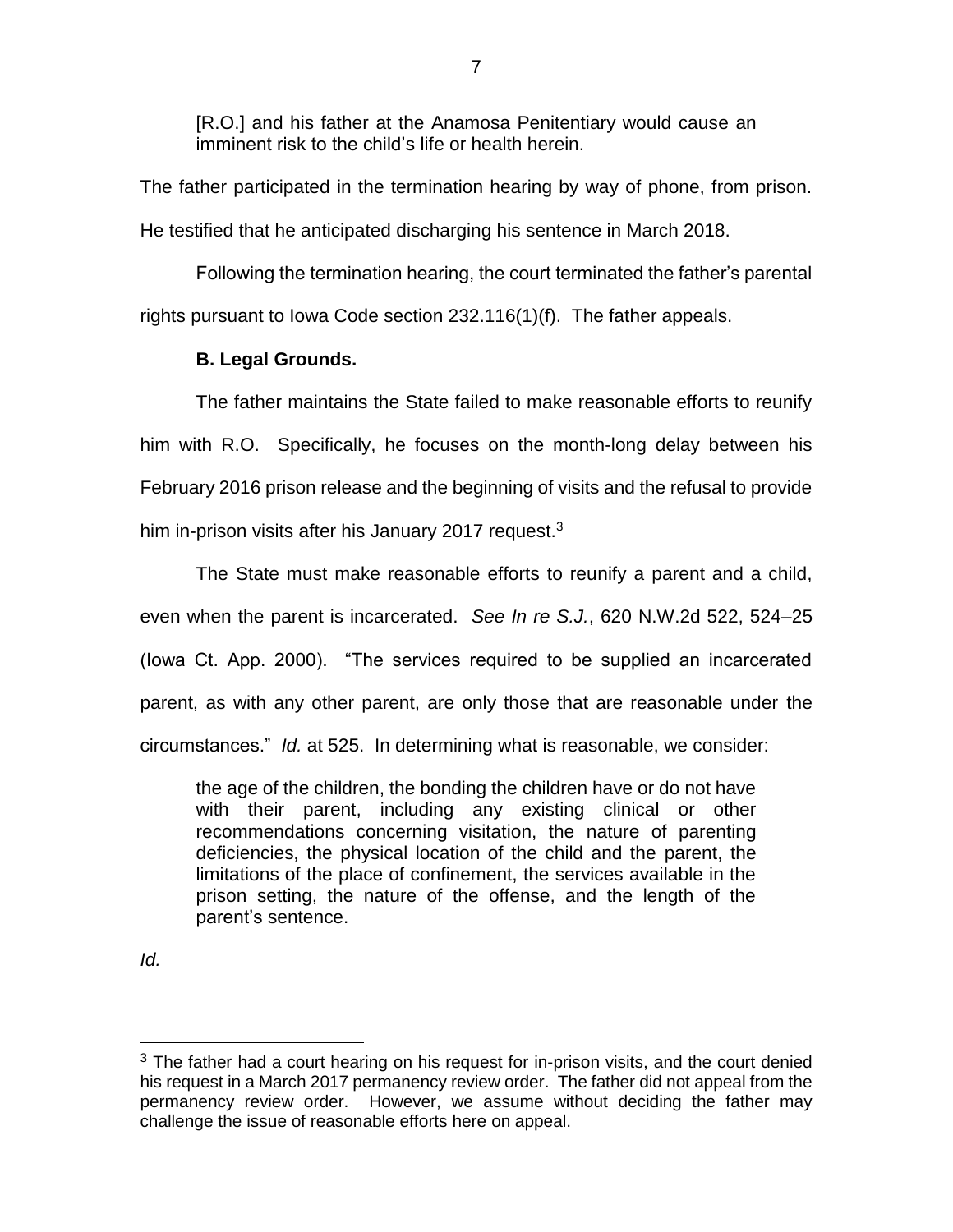We first consider the time lapse between the father's request for visits with R.O. in February 2016 and the start of visits on March 21. The father testified that he met the social worker on February 18 and completed a social history. He testified he then contacted the family safety, risk, and permanency (FSRP) worker, who had to set up visitation and find a place for visits. The father also had to take steps to get it approved with his counselor at the halfway house. Based on all the steps that had to be taken, we cannot say the approximately one-month delay was a failure to make reasonable efforts. As the father testified, "Scheduling and everything takes time."

We also cannot say DHS's decision not to provide visits to the father while he was in prison was a failure to provide reasonable efforts. Here, the father did not request visits until after the termination petition had already been filed. The father had not taken advantage of his scheduled visits before his parole was revoked, and there did not appear to be much of a bond between R.O. and the father when he did attend visits. The FSRP worker testified visits between the father and R.O. were "mostly just fun and playing." The father had spent most of R.O.'s life in prison, and he was scheduled to remain in prison for approximately fourteen more months at the time of his request—well past the statutory requirement to determine permanency for R.O. Additionally, the father admitted he had not sent any letters or made any phone calls to R.O. since he was sent back to prison in October 2016.

Because the State established that it made reasonable efforts to reunify R.O. and the father, and because termination of the father's parental rights is in R.O.'s best interests, we affirm the termination of the father's parental rights.

8